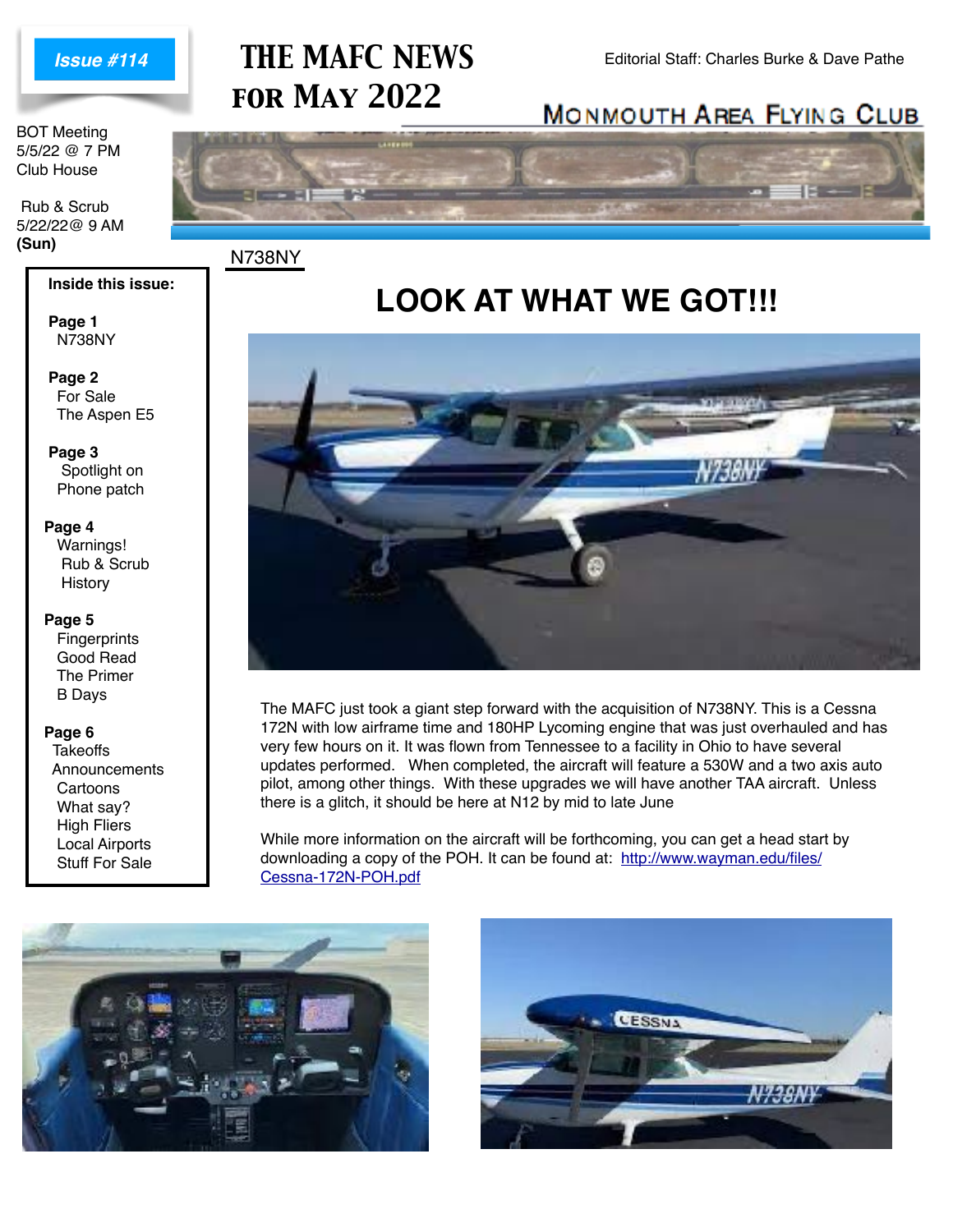#### **Hey, wanna buy a plane?**



One of the moving parts that is of significant importance is that we are selling N67818 our Cessna 152. If you are interested in purchasing it or know anyone who might be, please let Joe Bonacci, Bill Butler or any of the Board of Trustees know.

### **Aspen E5 Avionics**

The acquisition and installation of the the Aspen E5 Dual Electronic Flight Instrument in N268BG marked yet another major step forward in the creation of a modern fleet. With this addition, the single panel Aspen unit combines just about everything you need to know in a single spit-screen display. But this did not replace most of the "steam gauges", they are still there. This provides redundancy in case of a system failure.



Because of the totally different visual imagery and information location, those wishing to fly BG are now required to obtain a check-out with a CFI. This means that even those who have been checked-out in BG and are current prior to the conversion, must take a new check-out. To help with members transition, a special program was presented by Darren Mattos at the April 16, Membership meeting.



The program included a 27 page set of slides each describing the function and location. This set, along with a check list, will be made available to the membership within a few days. Darren's presentation was a great introduction to this new avionics equipment.

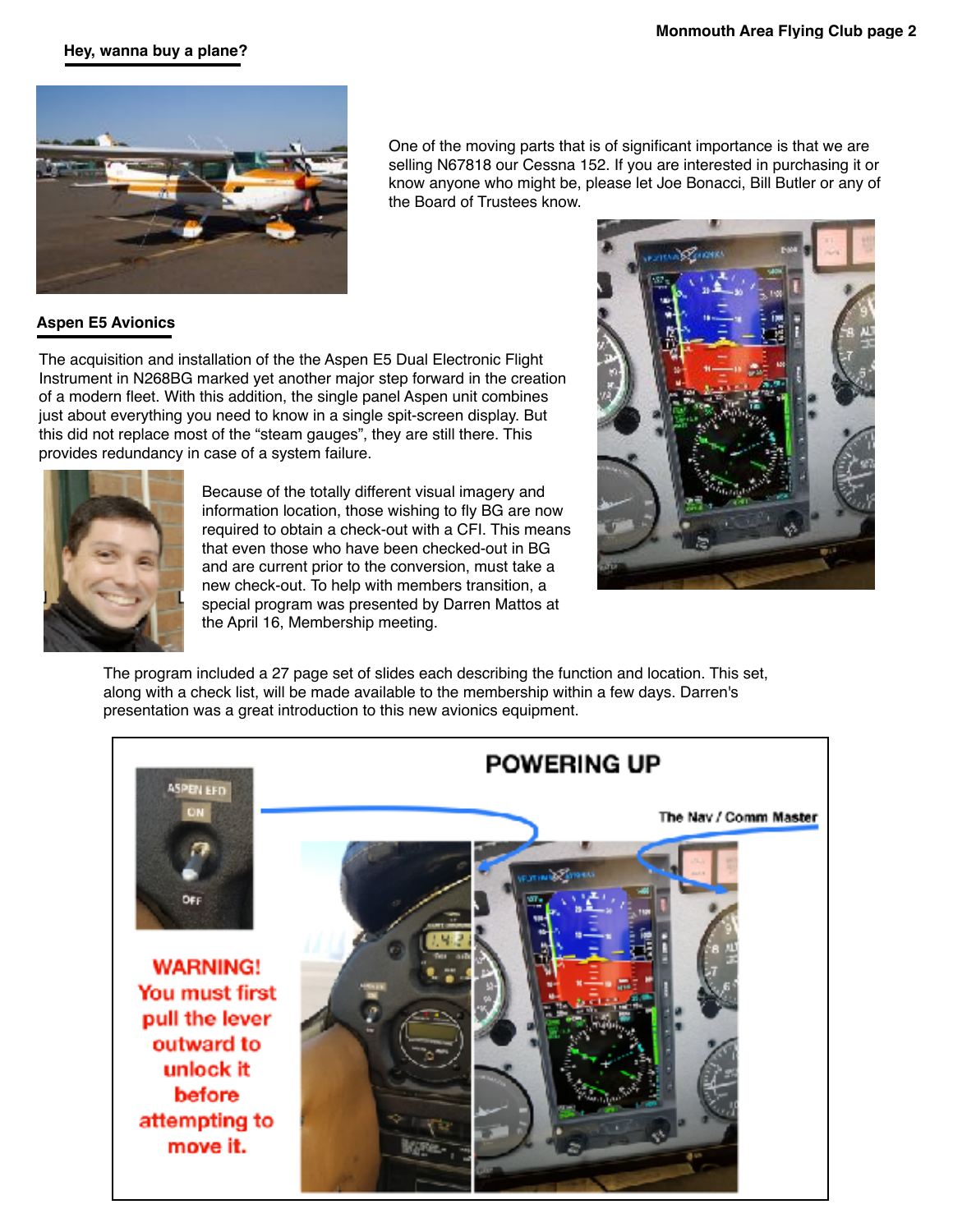#### **Spotlight on**: Mark Herega

#### **Monmouth Area Flying Club page 3**

My interest in aviation came from my father, he was in the Air Force and we would often talk about flying in planes, he always wanted to become a pilot but never had the time or the financial resources to do it. On my fathers 60th birthday, 23 years ago, I took him down to Atlanta Georgia and we had an opportunity to do an aerial dogfight. We flew separate T34a Beechcraft and logged six hours of aerobatic training including simulated dogfighting. We talk often about that experience and have some really cool video tapes dogfight.



My Interest in aviation took a major leap forward when I took my first flight lesson at the age of 23. But due to life events such as marriage, having children, etc, the money wasn't always there to pay for rentals and instruction. This being the case, it took me a few years before I eventually got my private license.

Initially most of my flying was done out of Linden Airport. After earning my private I was able to join the Richmond Pilots Associates Flying Club. It was a great group of men and women but a much smaller club than MAFC. We maintained a fleet of 2 to 3 aircraft throughout my tenure there and it had a cap of only 40 members. Most of my training was in a 172 Cessna but I built up hours in Piper Cherokee Arrows and Archers plus have some time in a Husky seaplane.

I joined the club about five years ago but shortly after I that had a terrible accident that put me on the sideline for about two years, it wasn't until Covid when I had plenty of time time on my hands I dove in and finally finished my IFR rating that I started 30 years ago. To date I have 330 hours. I have single engine land and sea IFR and a commercial ratings

I was recently asked to help out as a mentor and although I haven't done it yet I'm ready willing and able to support the the MAFC in that role and capacity. In the future I hope to eventually become an instructor and of course get more involved as time goes on and my career will allow.

On a personal note, my father was in the Air Force stationed in Washington state as a radar technician. I was born in Spokane Washington and moved around as a young child as my father had new assignments. His last assignment ended up at Maguire and we settled into Toms River. Eventually we moved to Northern New Jersey where I spent most of my adult life in Colonia but always have had a summer home down here at the Jersey shore. When the opportunity presented itself, with my children growing up and leaving the nest, I decided to move into my summer home as my permanent residence which made it very convenient as it is less than 4 miles to Lakewood Airport.

In my former life I owned a few franchises and small businesses I was very fortunate as a single dad to raise my three children and have them with me post divorce. It was difficult to fly when the children were young but as they became young adults I had the time and the financial security to jump back in the left seat. Currently I am a senior vice president / financial advisor with PNC Bank going on 18 years now. I've also worked for Paine Webber and Fleet Boston during my tenure in the financial industry.

I have to say I appreciate and am thankful for my acceptance into the club … so many members have become good friends in a short period of time and I continually learn from all of you. I want to thank for all the members that volunteer their time and experience to teach all of us and keep us safe while promoting general aviation

#### **Phone Patching with the click of the mic.**

Did you know that you can, with the click of the microphone, connect directly to ATC or FSS? Actually, the main function of this system allows a pilot to obtain IFR clearance when sitting in the aircraft before departure. While on the ground or in flight at N12, set the frequency to 121.725 Mhz and click the mic 4 times to dial up ATC at McGuire, or click it 6 times to connect to FSS . If you look in the Airport / Facilities Directory you can find other facilities that offer this system.



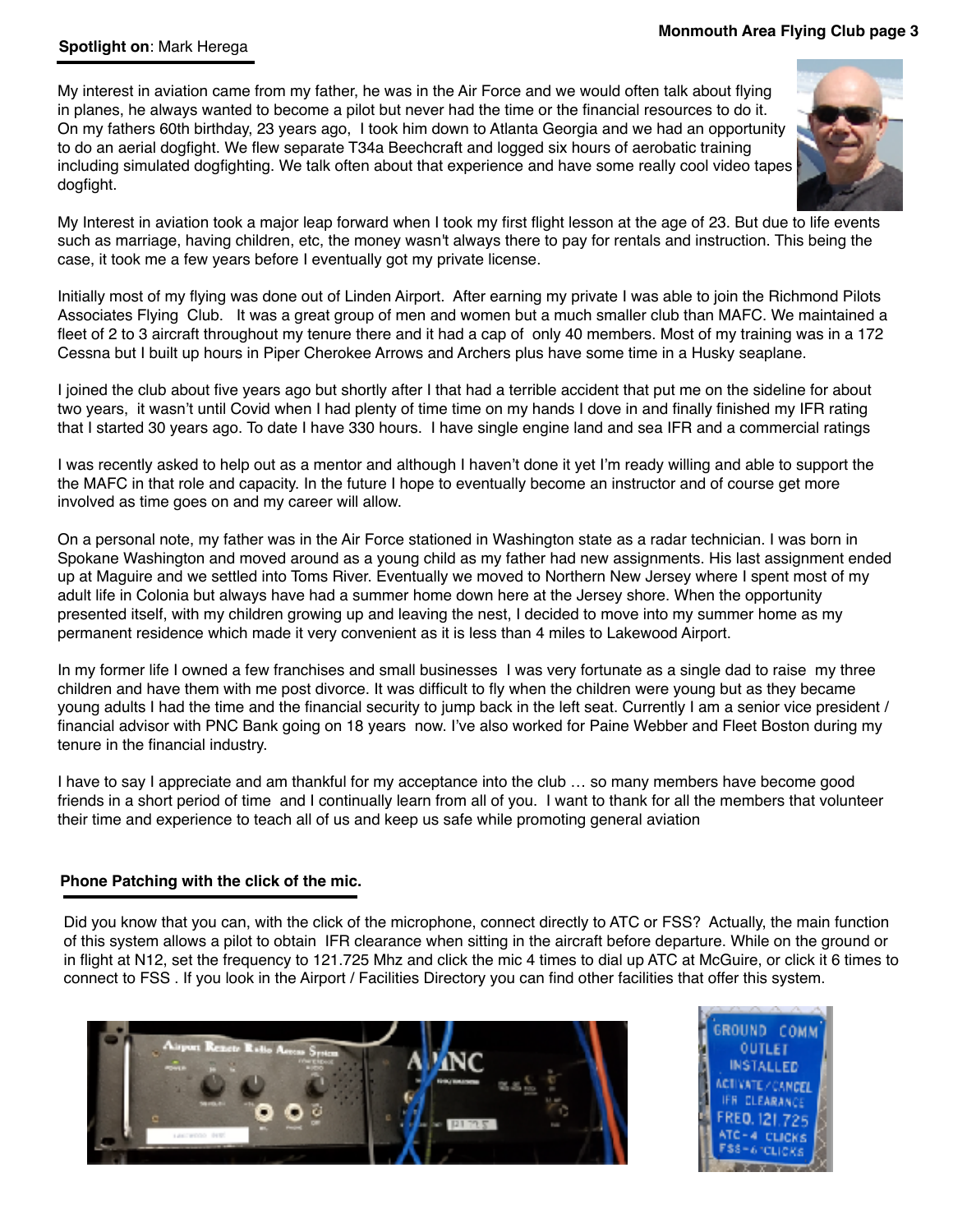#### **Warnings on Flight Circle** by Tom Griffin and Charles Burke

Back in the day, squawks, were posted on scrap paper and tacked to a cork board. in addition, the sign-out/in was done on a paper form. The simple system worked when we were a small organization but those methods are totally obsolete today. Replacing this primitive system is Flight Circle which a book could be written to describe not only what it does for us but also how it allows us to maintain a high degree of regulation integrity. This is clearly evident when we decide to reserve and then then sign out an aircraft. In an instant we can determine if a particular aircraft is available along with a number of feedback reminders such as if we have successfully computed the weight and balance calculations.

But there has been a disturbing increase in situations where a warning notice appears that there is a problem with currency that are being ignored. Cases have come to light where members have pushed past these messages and, in doing so, violate our rules and regulations. This happened recently and the member is being sanctioned because of it.

The bottom line is that when a warning appears on the screen you must deal with it in a professional manner and not simply forge ahead. However, there is a gray area that can be a small problem and this is caused by the way Flight Circle counts days on the calendar Our six-month currency is calculated by FC as 180 days, not to the end of the sixth month. If you take a six-month flight review early in the month, FC will show it expired sometime before the end of the expiration month, since there are more than 180 days in six months. If you encounter this type of a situation and are indeed beyond your 6th month. do not reserve an aircraft. The bottom line here is don't get into a habit of ignoring warnings. No matter<br>the situation, when a warning is seen, it is your responsibility to act responsibility. the situation, when a warning is seen, it is your responsibility, you for the situation, when a warning is seen, it is your capped to act as the situation integrity. This reserve and then then sign out an aircraft. In an i

#### **ITS RUB AND SCRUB MONTH!**

The 2022 spring Rub & Scrub is scheduled to take place on Sunday May 22 with a Saturday May 21 set aside as the rain date. The event will be focused on the hands on work so participation will be limited. If you wish to participate, please send an e-mail to: Charles Burke [\(chas.burke@outlook.com](mailto:chas.burke@outlook.com))

#### **MAFC On The Move (History)** by Stephen Dinklage

Just like our aircraft, the MAFC itself has moved around a bit since its inception. The migration was almost always prompted by necessity as opposed to choice. As our other club historical stories have noted, the club emanated from the Fort Monmouth Army Flying Club, a military entity, that was based at the Monmouth Executive Airport (KBLM). When the Department of the Army dissolved the military flying club in 1985, the following former members established MAFC: Herbert Schulke, William Scott, James Salton, Joseph Holt, Steven Davis, and John Maher. MAFC was established in the Fall of 1985 and proceeded to rent office and clubhouse space at the airport.

The clubhouse was located in a small building next to the Monmouth Executive Airport Business Office. Years later, the relationship with the airport owner, Mr. Brown, deteriorated somewhat and we were forced to move out of the clubhouse, but the airplanes were allowed to remain at the airport.





| Marlboro Airport 2N8 (CLOSED) |  |  |
|-------------------------------|--|--|
|-------------------------------|--|--|

From KBLM we moved briefly to the basement of an office building on the corner of Route 34 and Belmar Boulevard. So there was a time when our "clubhouse" was actually located in an office building about a half-mile north of the airport.

Eventually, MAFC was allowed to return to the Monmouth Airport and to the same building as before, but with reduced space because the building now housed other tenants.

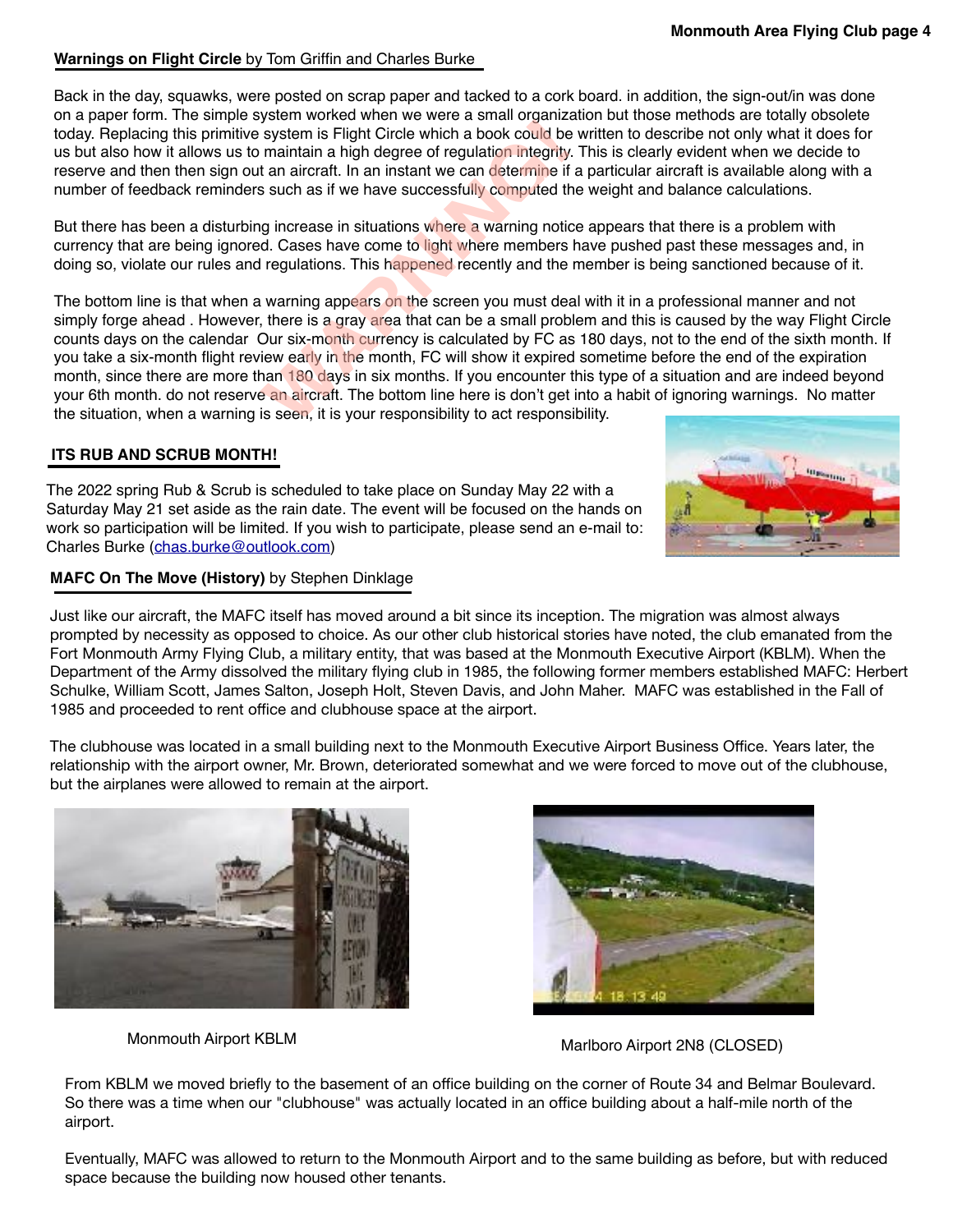#### **Monmouth Area Flying Club page 5**

Again, years later, the club and the Jersey Aero Club, were forced to leave Monmouth Executive Airport, because Mr. Brown felt that they were in competition with the two flight schools that were located there. The next stop involved a split with half the planes going to the Marlboro Airport and the other half to Lakewood Airport. Because of this situation, the club had to resort to using portable storage units rather than a club house. These units are still in use today and are at N12. One currently sits right at the entrance stairs to the current clubhouse and is the blue metal box.

Due to the closing of Marlboro Airport, the club had to move the operations there to Lakewood Airport. In fact, the club had been considering leaving Marlboro Airport since it had many drawbacks, and one was the combination of a short runway plus high voltage electrical transmission wires not far from the end of the runway. It was also the site for the worst crash of a club owned aircraft. Time to move…

The club needed a roof over its head and Frank Fine donated a small trailer that actually was still in place at N12 just to the west of the CAP building until only recently. It had become badly dilapidated and was recently trashed. While this trailer was a good start, it was too small to serve the ever expanding club. The solution was to acquire a full size trailer and this unit was moved into a space behind the two CAP buildings. In fact, it is still there and is used for storage.

Thanks to a donation by John Pereira, a new trailer clubhouse was acquired and this is the structure we are now working in. Its larger size and great location made it an ideal situation. But like everything else, it does not hurt to look around and a few years ago an invitation was received from the current owner of Monmouth Airport to return to that field. But what he had to offer fell way short of what we already had so the decision was to stay at N12.

But there may be one more move in the not to distant future. Lakewood is actively working on the construction of a brick and mortar terminal building along with a number of serious improvements to the entire airport. Preliminary talks with the architect seemed to indicate that the MAFC would have space in the proposed new building. So don't put those suite cases away just yet.

#### **A Good Read**: Alaska's First Bush Pilots 1923-30

The only way to get from place to place in Alaska was once by dog sled until a brave troupe of bush pilots began linking the region by plane. This switch in transportation occurred in 1923 and in the years that immediately followed, they literally wrote the book on aviation in our northwestern state. This book chronicles the live and triumphs of these exceptional aviators



#### **Keep the screens fingerprint free!!!!!**

Each aircraft now has a blue/turquoise (for glass cockpit flyers, that's "cyan") microfiber cloth in a zip bag in the copilot's side pocket (glove box for the 152). Please use this cloth to wipe fingerprints and anything else from the avionics devices' screens, and from now on avoid touching those screens so cleanup is unnecessary. There is a bag of spares (magenta and yellow) in the closet to the right of the computer table.

### **LOCK THE PRIMER!!!**

Going down the aircraft's check list, every one of our planes has a listing that asks if you have locked the primer. The importance of insuring that this has been done cannot be over stressed because it can lead to several problems. Recently, reports have been received of the plungers not being fully secured and vibrations from the engine causing them to migrate outward. When this happens a small amount of fuel is allowed to flow into the carburetor thinning the mixture. It has also shown up when on shutdown the pilots found that cutting off the fuel did not result in the motor stopping. Please make sure that you have secured the plunger once the tab is in the slot by turning the primer knob  $\frac{1}{4}$  to  $\frac{1}{2}$  turn clockwise. Avoid turning the knob a random number of times so that you no longer know where the pin is in relation to the slot.)

#### **Another Year to Celebrate**

Each year we celebrate our own special day, our birthday. Starting in April, members who have experienced this person milestone received a personalized Happy Birthday e-card.